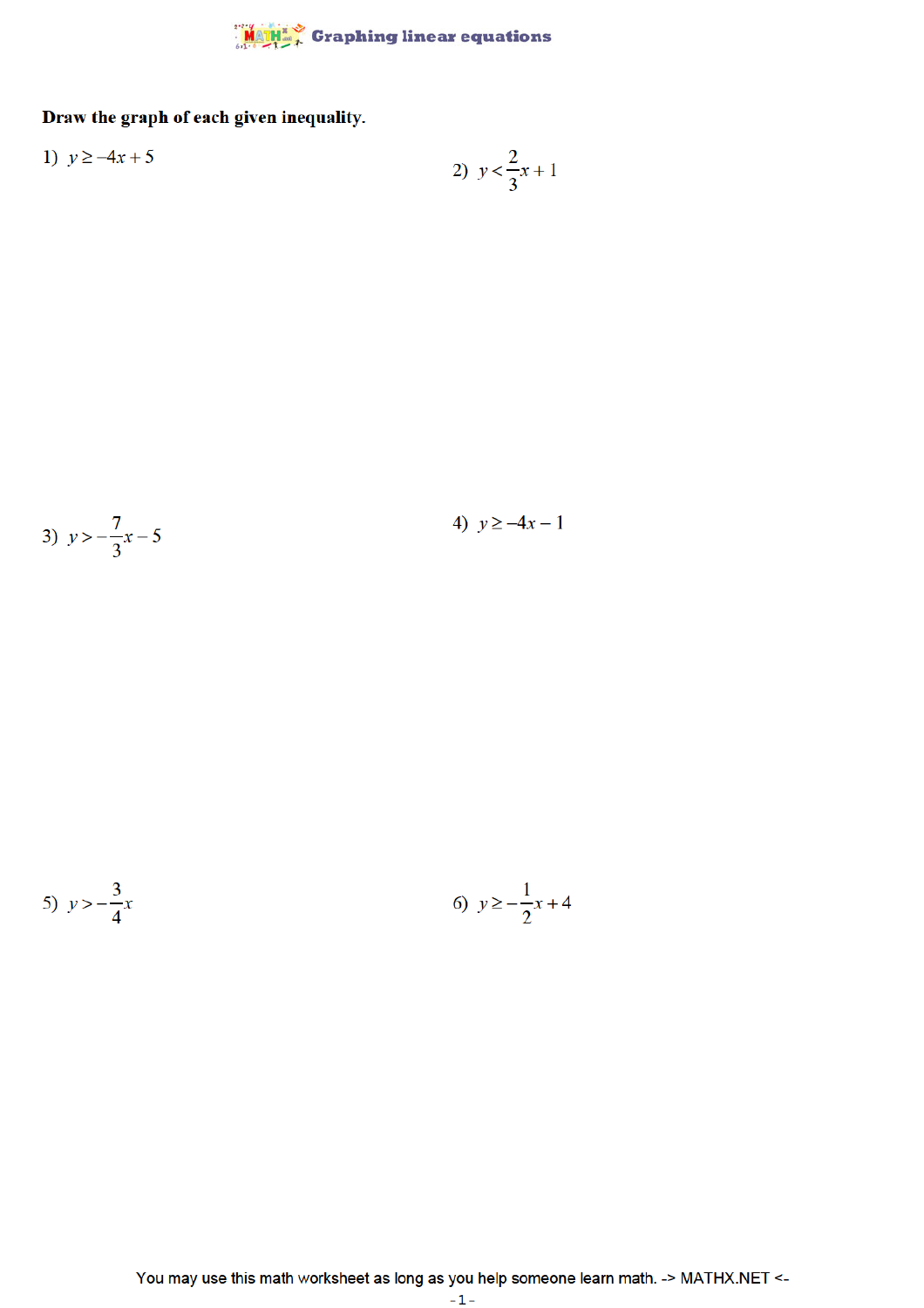7) 
$$
y \le -\frac{3}{4}x + 3
$$
  
8)  $y \le -\frac{2}{3}x - 5$ 

9) 
$$
y > \frac{4}{3}x - 2
$$
  
10)  $y > \frac{1}{3}x + 3$ 



12)  $y < x - 2$ 

You may use this math worksheet as long as you help someone learn math. -> MATHX.NET <-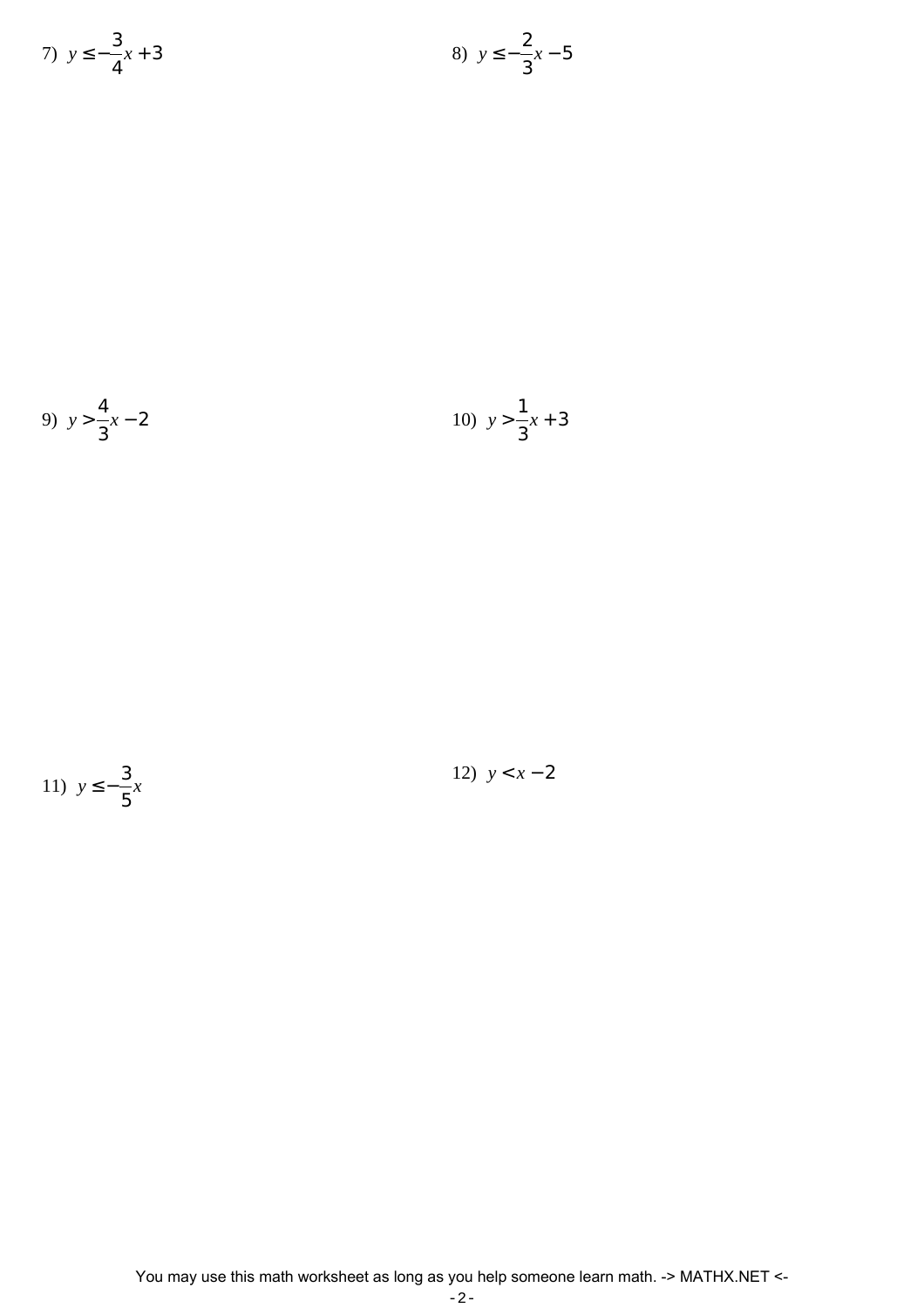15) *y* < −5*x* + 2 16) *x* < −3

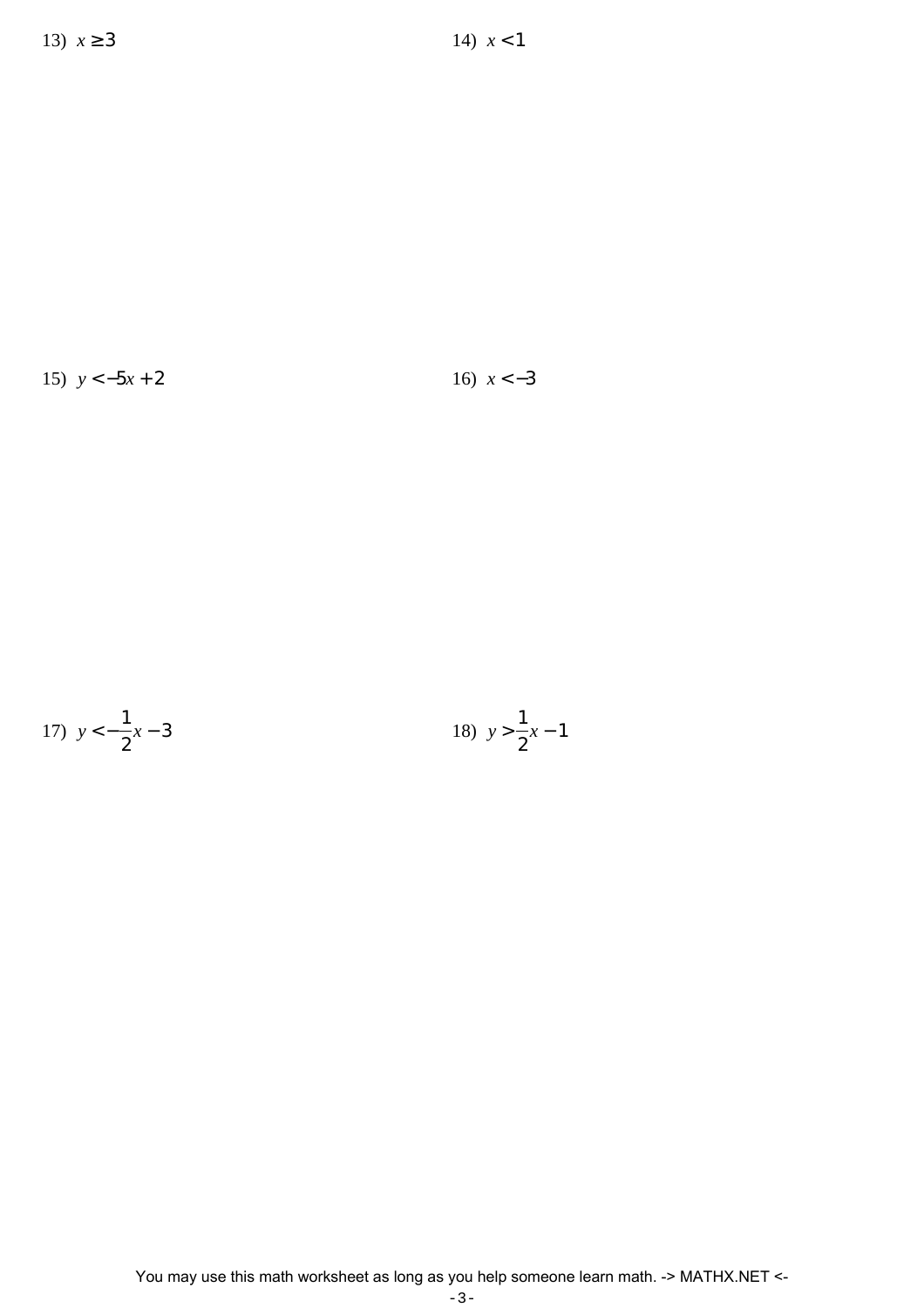19) 
$$
y < \frac{2}{5}x + 1
$$
  
20)  $y > -\frac{1}{2}x - 2$ 

21)  $y \ge -9x - 5$ 22) *y* < 7 5 *x* + 3

23)  $y > 6x - 1$ 

24) 
$$
y < -\frac{1}{2}x + 5
$$

You may use this math worksheet as long as you help someone learn math. -> MATHX.NET <-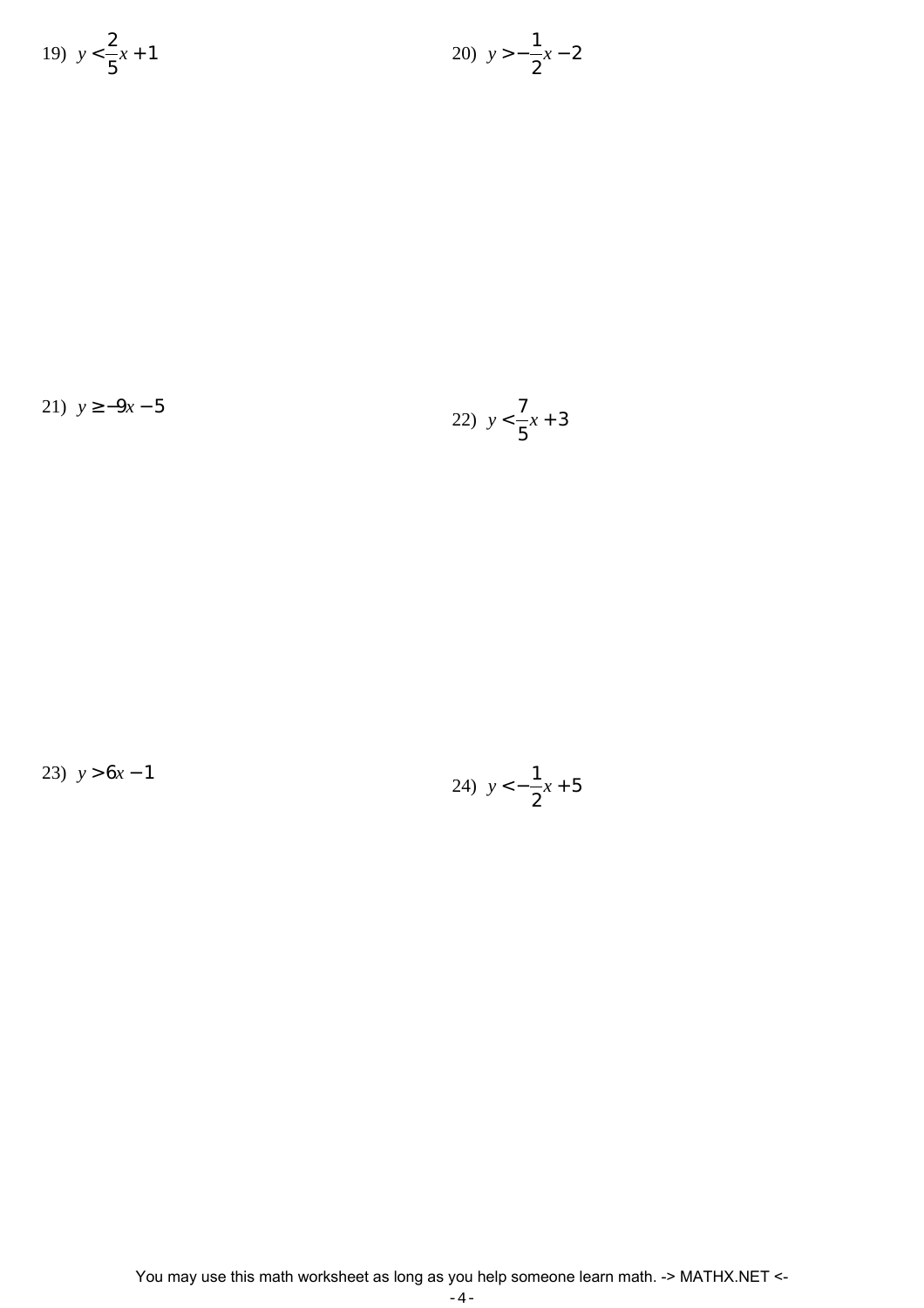25) 
$$
y \ge \frac{8}{5}x - 3
$$
  
26)  $y \le \frac{5}{2}x$ 

27) 
$$
y \le -\frac{8}{5}x + 4
$$
  
28)  $y < \frac{8}{3}x + 5$ 

29) 
$$
y \ge \frac{1}{4}x - 3
$$
  
30)  $y \le -\frac{7}{5}x + 3$ 

You may use this math worksheet as long as you help someone learn math. -> MATHX.NET <-

$$
-5\,-
$$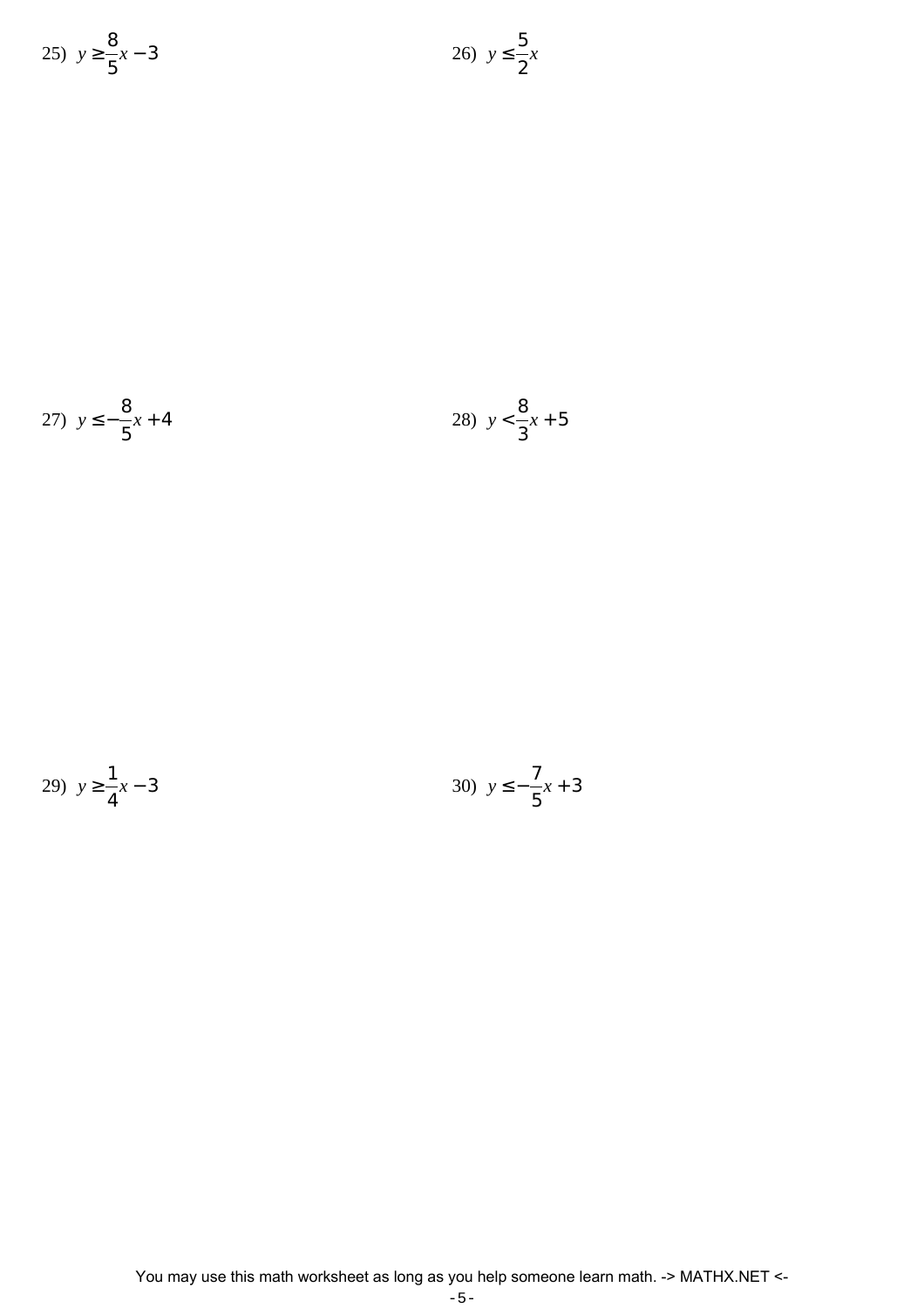